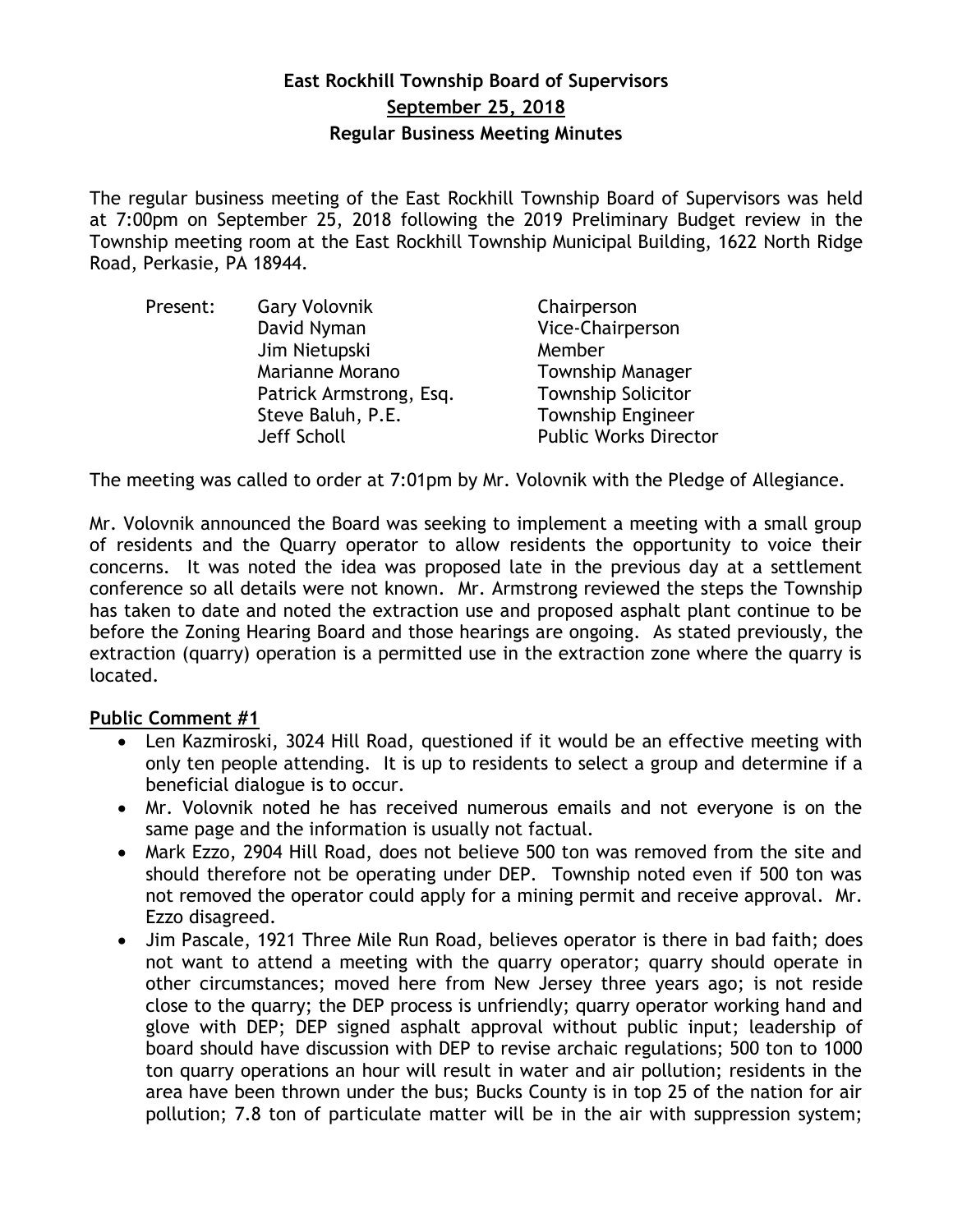motorist and pedestrian traffic concerns; protected species; state game lands surround the area; people's lives will be ruined; false narrative is being used; heard from female Bucks County Commissioner that this quarry was part of the Turnpike bid contract; believes the Township failed by not removing extraction zone and placing somewhere else in the Township.

- Josh Scheiderer, 754 E. Rockhill Road, asked if Pierson has done any building or constructing.
- Joanne Kanter, 1710 West Rock Road, no interest in hearing what quarry operator has to say; would like a seat at the settlement table and does not see any benefits to quarry. p
- Jeannine Gravel, 2198 N. Rockhill Road, stated that DEP said air quality permit was never issued by DEP for an asphalt plant. Of Mr. Pierson's 22 quarries in Eastern PA, only has one asphalt plant.
- MaryLou Griffith, 63 Ridge Run Road, noted where she works DEP has high standards on two community wells.
- LuAnn Ausen, 1921 Three Mile Run Road, believes DEP is corrupt.
- Sean Trotter, 34 Ridge Run Road, questioned how they can operate currently. It was noted DEP handles the operation and the Township regulates the use. The applicant is currently going through the approval process at the Zoning Hearing Board meetings for the use.
- Krill Gidaspov, 2048 N. Rockhill Road, stated there is an asbestos vein in the area and would like to see a geological study. Traffic study should be amended to take into consideration increase in proposed production levels.
- Bruce Costa, 1476 West Rock Road, did not understand the term prejudicial client and indicated paranoia was brewing.
- Chris Ullery, Intelligencer, asked how a resident-applicant meeting would be scheduled.
- John Scheiderer, 754 E. Rockhill Road, would like a motion for operation to cease.
- Todd Hippauff, 29 N. Rockhill Road, asked if stone is allowed to be removed from the site? It is.
- Ryan Gottshall, 2201 N. Rockhill Road, stated the meeting is a good idea; requested traffic study again; did not like the unknowns; wants to see quarry as an agenda item; keeps fighting and punching; does not want asphalt plant; DEP is still accepting public written comment on permanent crusher; other municipality ordinances related to an asphalt plant should be reviewed.
- Katie Zackon, 727 E. Rockhill Road, glad there was no settlement; does not want asphalt plant even if state of the art; fears for her life driving on road with the truck traffic.
- Mr. Volovnik reiterated that quarry operations are allowed in the extraction zone and that the quarry has been there for over 100 years. He has lived in the vicinity when it operated in the past and while it was non-operational. The quarry is legally allowed and repeated his request for a small group of residents meet with the quarry operator to make it the best it could be. A court resolution contains no guarantee of improvements.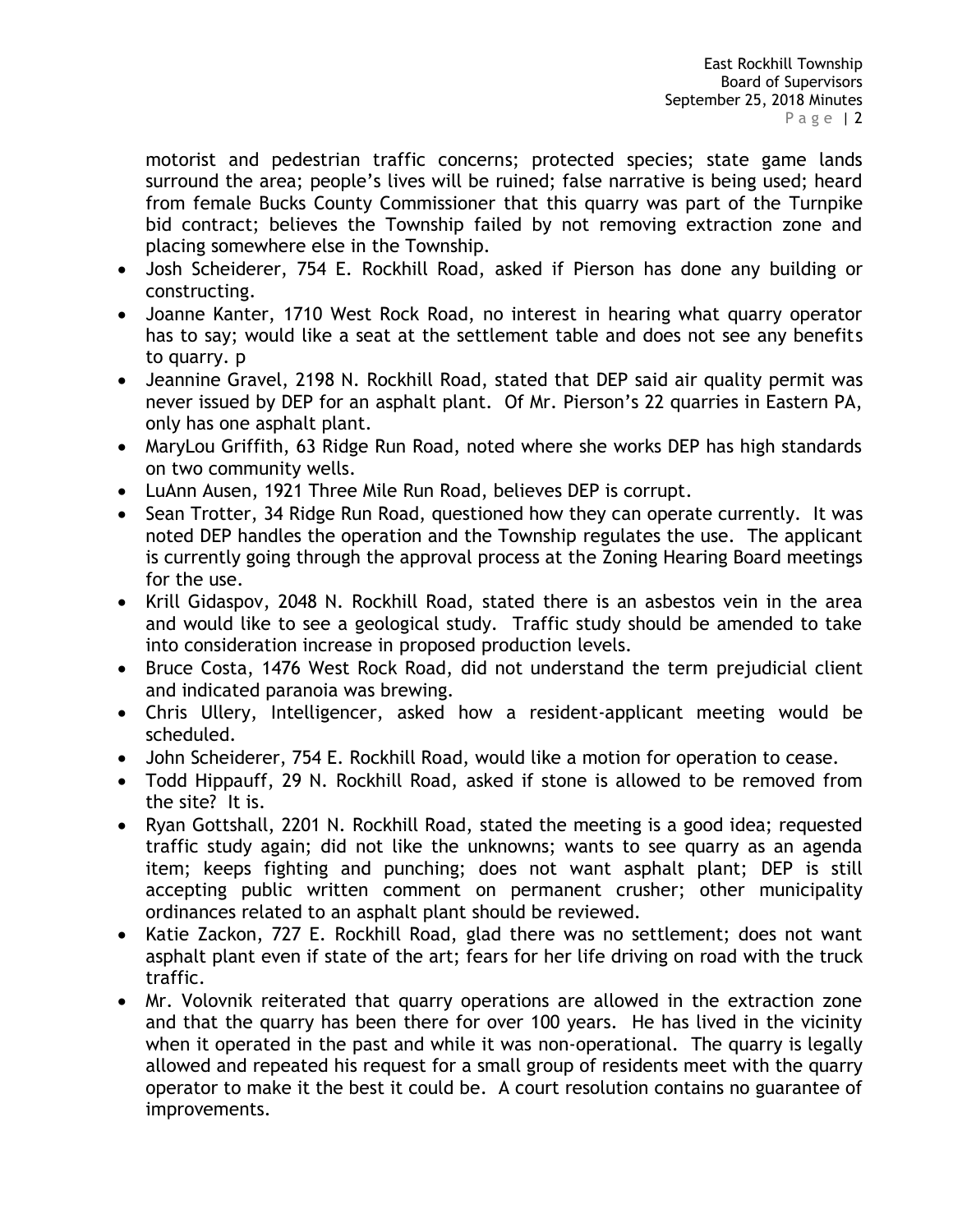- LuAnn Ausen, 1921 Three Mile Run Road, interrupted Mr. Volovnik to vehemently disagree the area has changed and stated the quarry should be relocated elsewhere.
- Ryan Gottshall, 2201 N. Rockhill Road, stated a stone base has been prepared at the location of proposed asphalt plant.

## **Announcements:**

Mr. Volovnik announced Upcoming Meetings.

An executive session was held on September 10, 2018, September 21, 2018 and September 24, 2018 in regards to ongoing litigation (Pierson).

# **Approval of Minutes and Bills Payable:**

## **Approval of Minutes from August 28, 2018 Regular Meeting**

**On motion** by Mr. Nietupski, seconded by Mr. Nyman, to adopt the meeting minutes from the Board of Supervisors' August 28, 2018 Regular Meeting as presented. With no additional discussion, all present voted in favor.

## **Payment of Unpaid Bills dated September 20, 2018 in the amount of \$224,370.23**

**On motion** by Mr. Nyman, seconded by Mr. Nietupski, to approve payment of Bills List dated September 20, 2018 in the amount of \$224,370.23 as presented. With no additional discussion, all present voted in favor.

#### **Planning Commission Report: Anne Fenley**

**Agenda and Draft Minutes September 6, 2018**: Ms. Anne Fenley reported the Planning Commission began the reviewed of the Comprehensive plan with the assistance of the Bucks County Planning Commission staff. The next meeting is November 1, 2018 to review a survey that will be mailed January, 2019.

# **Pennridge Community Center Report: David Nyman**

The September – October 2018 Pennridge Community Center Newsletter is available for the public. Of note, their budget has been finalized and their annual municipal report is being prepared.

**On motion** by Mr. Volovnik, seconded by Mr. Nietupski, to approve the Pennridge Community Center Report. With no additional discussion, all present voted in favor.

# **Pennridge Wastewater Treatment Authority Report**

The August 27, 2018 draft minutes and July 2018 flows are on file.

**On motion** by Mr. Nyman, seconded by Mr. Nietupski, to acknowledge receipt of the Pennridge Wastewater Treatment Authority Report. With no additional discussion, all present voted in favor.

# **Pennridge Regional Police Commission Report: Chief Blake**

Chief Blake shared the August, 2018 Pennridge Regional Police activity report. The report is on file. Officer DiGiovanni was present to answer questions regarding truck traffic and regulations.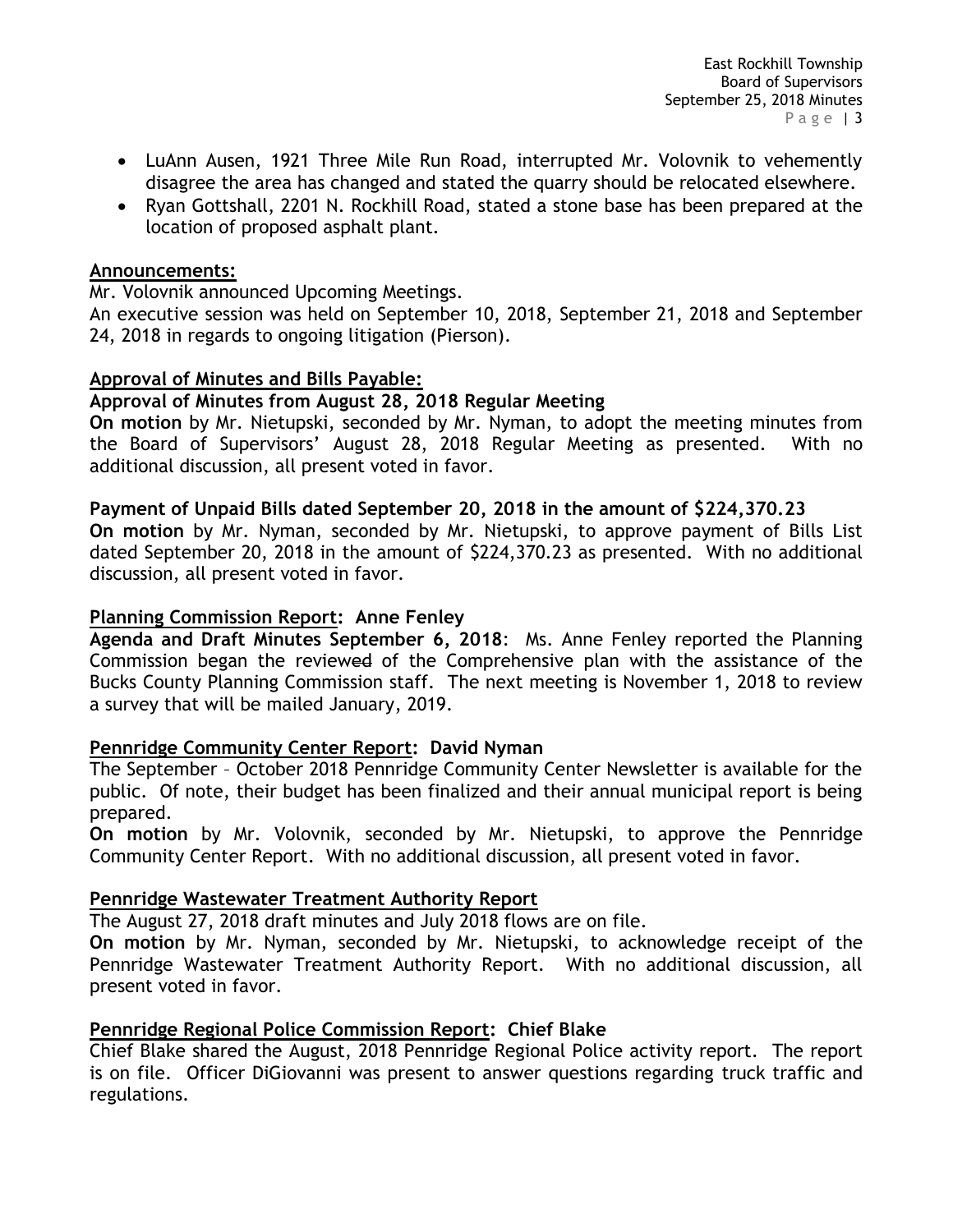**On motion** by Mr. Nietupski, seconded by Mr. Nyman, to approve the Police Commission Report. With no additional discussion, all present voted in favor.

# **Township Manager's Report: Marianne Morano**

## **Minimum Municipal Obligation Resolution 2018-11 and 2018-12:**

**On motion** by Mr. Nyman, seconded by Mr. Nietupski, to adopt Resolution 2018-11 Non-Uniform Municipal Obligation and adopt Resolution 2018-12 Non-Uniform Municipal Obligation cash balance plan. With no additional discussion, all present voted in favor.

## **Salt Bids 2018-2019 Season:**

**On motion** by Mr. Nietupski, seconded by Mr. Nyman, to award the 2018-2019 salt bids to Morton Salt, Inc. through Costars at the rate of \$56.51 per ton for the required 250 tons and to Morton Salt, Inc. through Bucks County Consortium at the rate of \$47.92 per ton delivered and \$47.00 per ton undelivered as presented. With no additional discussion, all present voted in favor.

**Mehmanus Holdings Request for Tree Contribution Reduction.** Correspondence was received requesting a reduction in the subdivision and land development required tree contribution.

**On motion** by Mr. Nyman, seconded by Mr. Nietupski, to accept a \$1,500.00 tree contribution from Mehmanus Holdings also known as the Pennridge Animal Hospital. With no additional discussion, all present voted in favor.

Mrs. Morano requested an executive session to discuss real estate.

**On motion** by Mr. Nyman, seconded by Mr. Nietupski, to approve the Township Manager Report. With no additional discussion, all present voted in favor.

#### **Public Works Report: Jeff Scholl**

Mr. Scholl updated the Board on Public Works activities for August, 2018. The Public Works report is on file.

**On motion** by Mr. Nietupski, seconded by Mr. Nyman, to approve the Township Public Works Report. With no additional discussion, all present voted in favor.

# **Engineer Report: Steve Baluh, P.E.**

**Subdivision Plan Review Status:** Review dated September 5, 2018 is in the Board's packets. No action is necessary.

#### **Jake Brake Proposed Ordinance**:

**On motion** by Mr. Nyman, seconded by Mr. Nietupski, to authorize the Township Engineer to move forward with an engine retarder restriction (Jake Brake) study and PennDOT submission for North Rockhill Road from the quarry entrance to Old Bethlehem Pike and the Township Solicitor advertisement of the Ordinance amendment. With no additional discussion, all present voted in favor.

Mr. Baluh will review other roads as candidates for inclusion in the Jake Brake Ordinance.